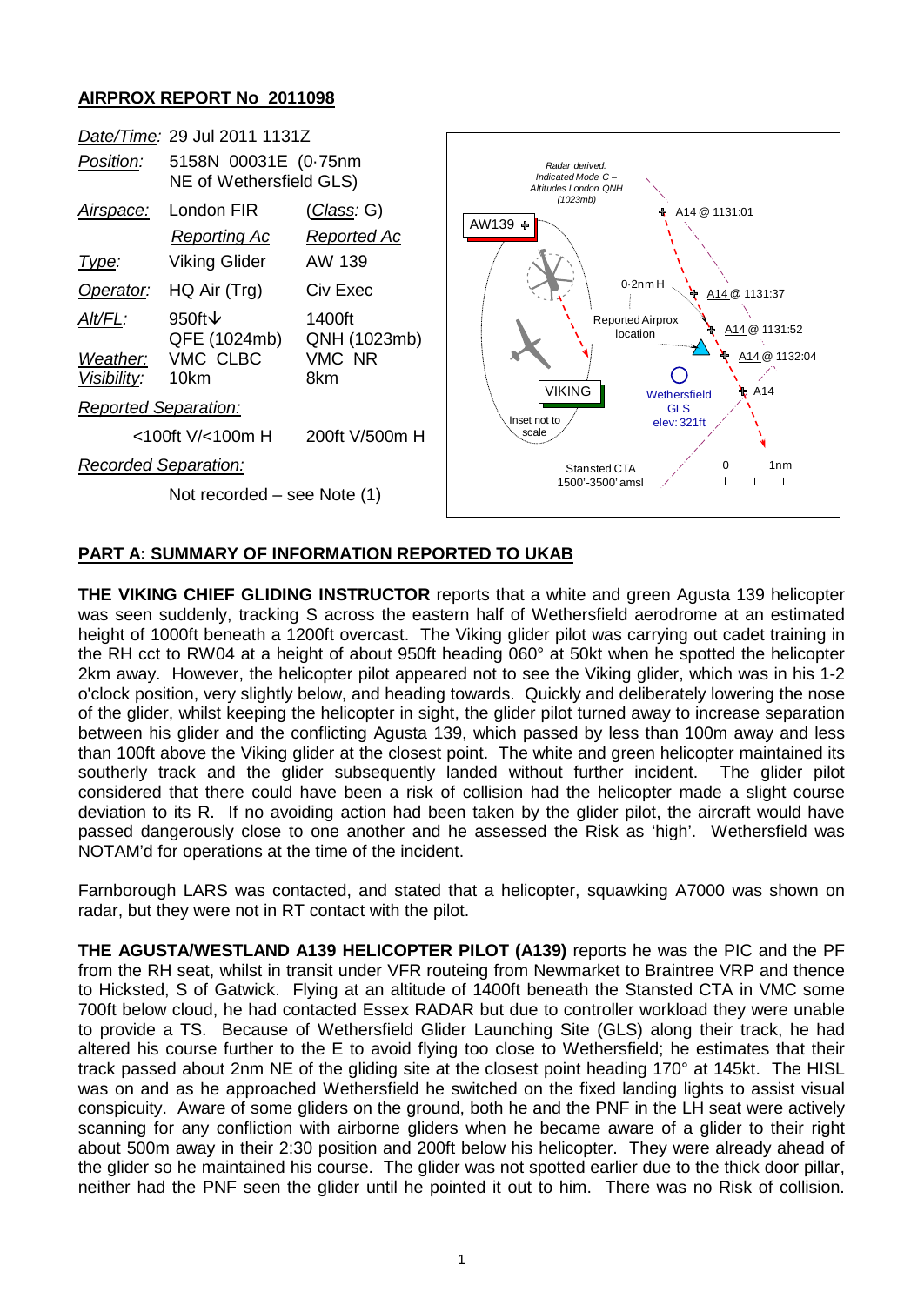When they reached Braintree they contacted Farnborough LARS for a BS, who advised them that his helicopter had flown overhead Wethersfield, which he disputed. A squawk of A7000 was selected with Modes C and S on; TCAS I is fitted.

UKAB Note (1): The LAC Stansted 10cm radar recording does not illustrate this Airprox as the Viking glider is not shown at all, therefore, the minimum separation that pertained cannot be ascertained independently. However, the A139 is clearly shown in transit beneath the north-eastern stub of the CTA, maintaining an altitude of 1400ft London QNH (1023mb). The A139 makes a slight track alteration at 1131:37, turning slightly L thereby increasing the track displacement from Wethersfield, as reported, before drawing abeam the reported location of the Airprox at 1131:52, the helicopter following a track displaced 0.2nm from the reported point. The A139 passes about 0.8nm abeam Wethersfield GLS at the closest point at 1132:04, before clearing to the S.

UKAB Note (2): The UK AIP at ENR 5-5-1-7, notifies the GLS at Wethersfield A/D as active from Sunrise to Sunset on Saturdays, Sundays and Public Holidays or as notified by NOTAM. Winch launching is notified to 2000ft above the aerodrome elevation of 321ft amsl. A NOTAM had been issued notifying gliding activity for this Friday.

**ATSI** reports that when the A139 crew contacted Essex RADAR at 1126, the pilot was asked to standby. Some 7min later the controller asked the pilot of the A139 to pass his message, if he was still on the frequency. In this intervening period the controller's workload was high. The RTF recording shows that he was controlling ten Stansted movements, which included both inbound and outbound flights. The A139 pilot reported, at 1133, that he was on a flight from Newmarket and at the time was passing Braintree at 1400ft, which is about 6nm S of Wethersfield, consequently, the Airprox had already occurred before an ATS could be established.

**HQ AIR (TRG)** comments that the A139 passed within 1nm of an active glider site at the operating altitude and it appears he only saw the Viking approaching the CPA. By contrast, the Viking pilot acquired the A139 at a good distance and was able to avoid it as it approached, fortunately without affecting his recovery.

## **PART B: SUMMARY OF THE BOARD'S DISCUSSIONS**

Information available included reports from the pilots of both ac, transcripts of the relevant RT frequencies, radar video recordings and reports from the appropriate ATC and operating authorities.

Despite the close location of the Stansted 10cm radar head to the position of the Airprox, the small Viking glider with its composite structure is not shown on the radar recording. Consequently, the significant disparity between the minimum separation reported by Viking glider pilot and that contained in the AW139 pilot's account could not be resolved. The 500m horizontal separation filed by the AW139 pilot was more than 5 times the <100m perceived by the glider pilot leading some Members to contend that the AW139 pilot had not seen the glider flown by the reporting pilot. Moreover, an effective lookout regimen should include clearing areas behind 'blind-spots' regardless of airframe obstructions and a slower transit through this confined part of Class G airspace might have helped the AW139 crew to discharge their responsibilities to 'see and avoid' other ac.

It was evident that the AW139's track was closer to Wethersfield GLS than the A139 Captain's estimate. The radar recording shows that the helicopter passed about 0·8nm abeam the GLS at the closest point, level at 1400ft amsl, and would have been closer if the helicopter crew had not made their earlier course alteration. Helicopter pilot Members voiced a concern that the AW139 crew had flown closer than was prudent at an altitude below that which can be attained by gliders on the winch wire. Fortunately, the presence of the helicopter flying close by had been detected in time to enable the glider pilot to take robust and effective avoiding action. The Board concluded, therefore, that this Airprox had resulted from a conflict in the vicinity of a promulgated and active glider launching site resolved by the Viking pilot, whose avoiding action had effectively removed the Risk of a collision.